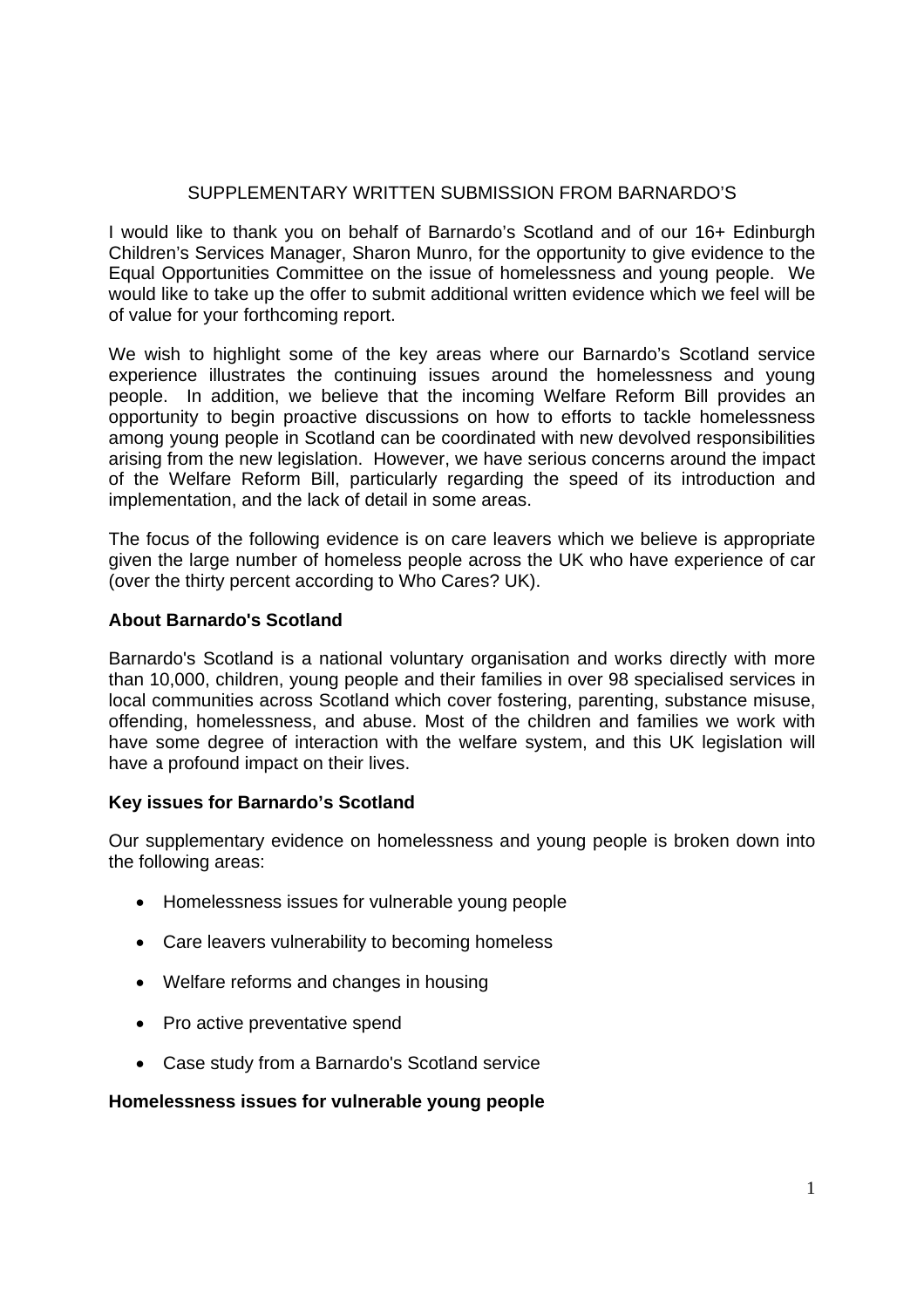Many of the young people we work with are particularly vulnerable due to age and circumstances and many are from disadvantaged backgrounds.

Many young people who are at risk of homelessness do not have a family support network and are at a higher risk of suffering from issues including drugs, abuse, unemployment, poor mental health, poor physical health, being involved in the criminal justice system, and being the victims of domestic violence.

It has been proven that young people who lived in suitable, permanent accommodation are more likely to experience stability, employment, develop positive relationships and establish a healthy lifestyle. However, there is limited stock of suitable housing in Scotland. The options for accommodation for homeless young people are supported accommodation with 24 hour staff, temporary furnished accommodation and a permanent tenancy (unfurnished). The most supported accommodation are the most costly and young people who are in employment or who are on training find it difficult to not to fall into arrears.

Permanent accommodation is usually unfurnished but there is an opportunity for a young person with limited funds to apply for a Community Care Grant. However, Barnardo's Scotland have indentified several significant issues with such grants. Applicants are often waiting too long, as accommodation must be secured before application, leaving many young people living in empty flats while waiting for funds. A large number of applications are rejected but then the decision is overturned on appeal, indicating that proper consideration was not given in the first instance. The funds available have also been reduced and it is getting increasingly difficult to furnish a home to a basic standard. There are no safeguarding mechanisms for vulnerable groups so young people living independently for the first time may not understand how to budget and could use the fund incorrectly without guidance. Barnardo's Scotland has made the following recommendations which could be incorporated into the reformed social fund:

- 1. The Community Care Grant to be replaced with a similar grant that supports people setting up and staying in homes.
- 2. The system should allow applicants to apply for the grant prior to securing accommodation. Successful applicants would receive their grant on receipt of the keys to their accommodation to ensure no waiting time.
- 3. The application and approvals process for the new grant scheme should ensure that applicants are not unnecessarily rejected or systematically forced to go down the route of appeal.
- 4. Rules and criteria should be clear and consistently applied across Scotland.
- 5. That grant awards are of a sufficient level to allow applicants to properly furnish a home.

Another problem resulting from providing poor quality housing for young people is that they are less likely to treat social housing as a home. This leaves such accommodation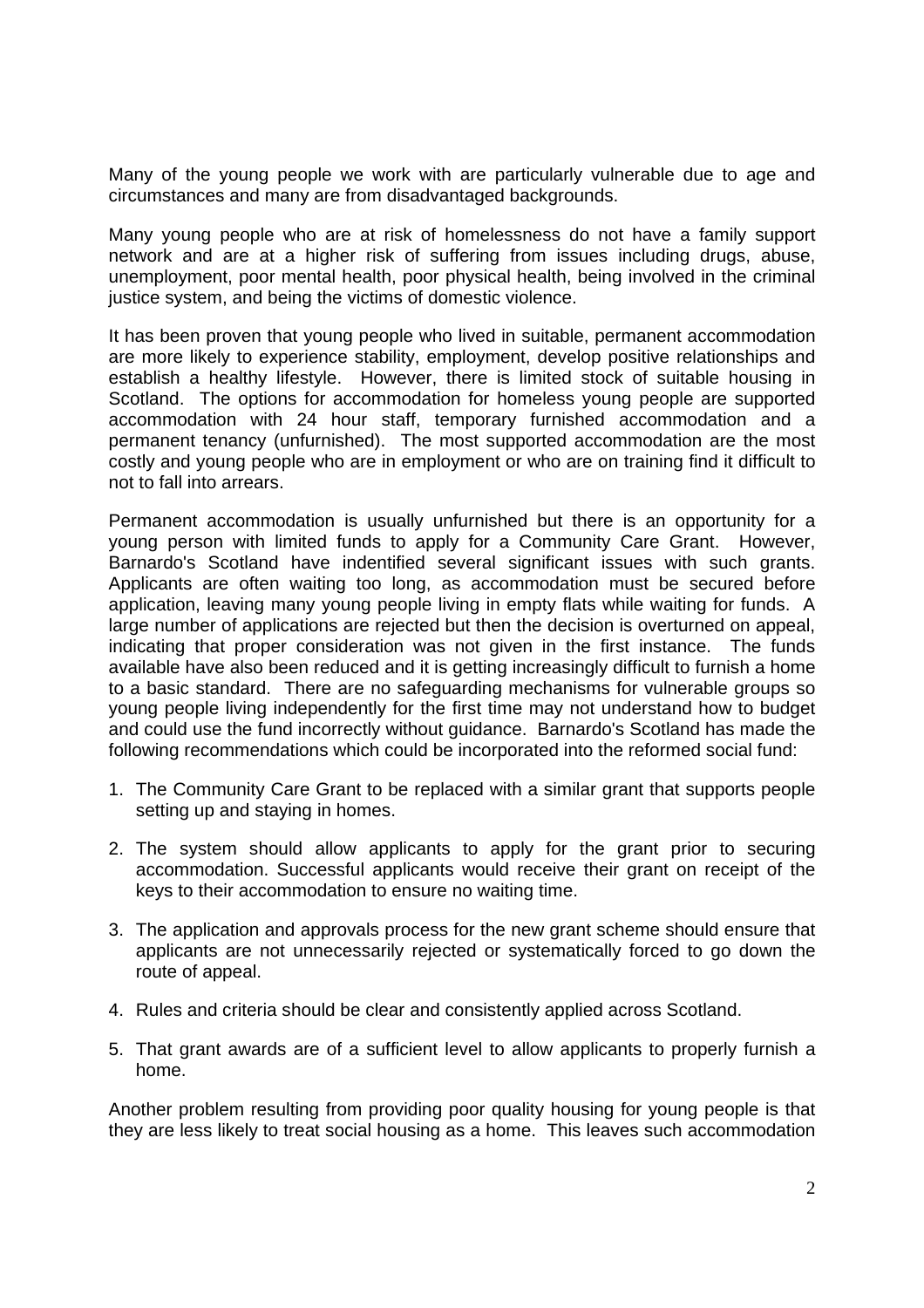vulnerable to abandonment, or losing the accommodation because of using the housing to facilitate anti social. The quality of accommodation available also concerns Barnardo's. This includes accommodation in undesirable areas for vulnerable groups where they can be exposed to crime, drugs and anti social behaviour. Or this could simply that the only accommodation available is in an unfamiliar area away from any support networks. Practical considerations specifically for care leavers are discussed below.

**We believe that the current mechanism for providing social housing to young people is not fit for purpose and contributes to the high number of homeless young people in Scotland. The Welfare Reform Bill may give the Scottish Government the opportunity to make improvements in areas such as the Community Care Grant and ensuring that housing is suitable for the tenants needs.** 

## **Welfare reforms and changes in housing**

The Welfare Reform Bill is implementing significant changes to housing benefit in Scotland and we are concerned that the serious impact that this will have on care leavers has not been fully taken into account. We would particularly highlight two areas that will potentially have an impact on youth homelessness: the change from increasing benefits and allowances by CPI and the reduction of housing benefit in cases of underoccupancy Regarding homelessness in young people we are anxious that.

The levels of Local Housing Allowance inflation will be measured by the Consumer Price Index (CPI) instead of using the current method of using a sample of local private rents. This is planned to start coming into force in 2013. The Scottish Federation of Housing Associations (SFHA) predicts that the problem with using CPI is that it prevents linking benefit to local movements in rents. In its inflation figure, CPI incorporates only a small element of rental costs and historically this has fallen well below private rental inflation. Consequently, it could result in a geographical disparity as rents move at varying speeds in different areas, meaning Universal credit could be worth more in some areas and price UC recipients in other areas out of the rental market.

In the private sector there is a significant lack of 1-bedroom properties  $-44%$  of working age Housing Association o r Housing Co-op tenants need only a one-bedroom property but only 24% occupy one. Across all tenants, 62% only require one bedroom but only 34% have single bedroom properties. This represents chronic under-supply. This could be an obstacle when the Government penalises those who under-occupy housing by reducing their housing benefits. Often under-occupancy is a result of a limited housing stock both in the private and social rented sectors. The SFHA also predicts that we will see a slowing down of housing allocations, with the under-occupancy criteria discouraging some young, single people and couples from accepting a two-bedroom property. Slower allocations may discourage some young people from forming new households, and as a result affect waiting lists for homeless people to get a tenancy. Young people will be unsettled and have no option but to live in temporary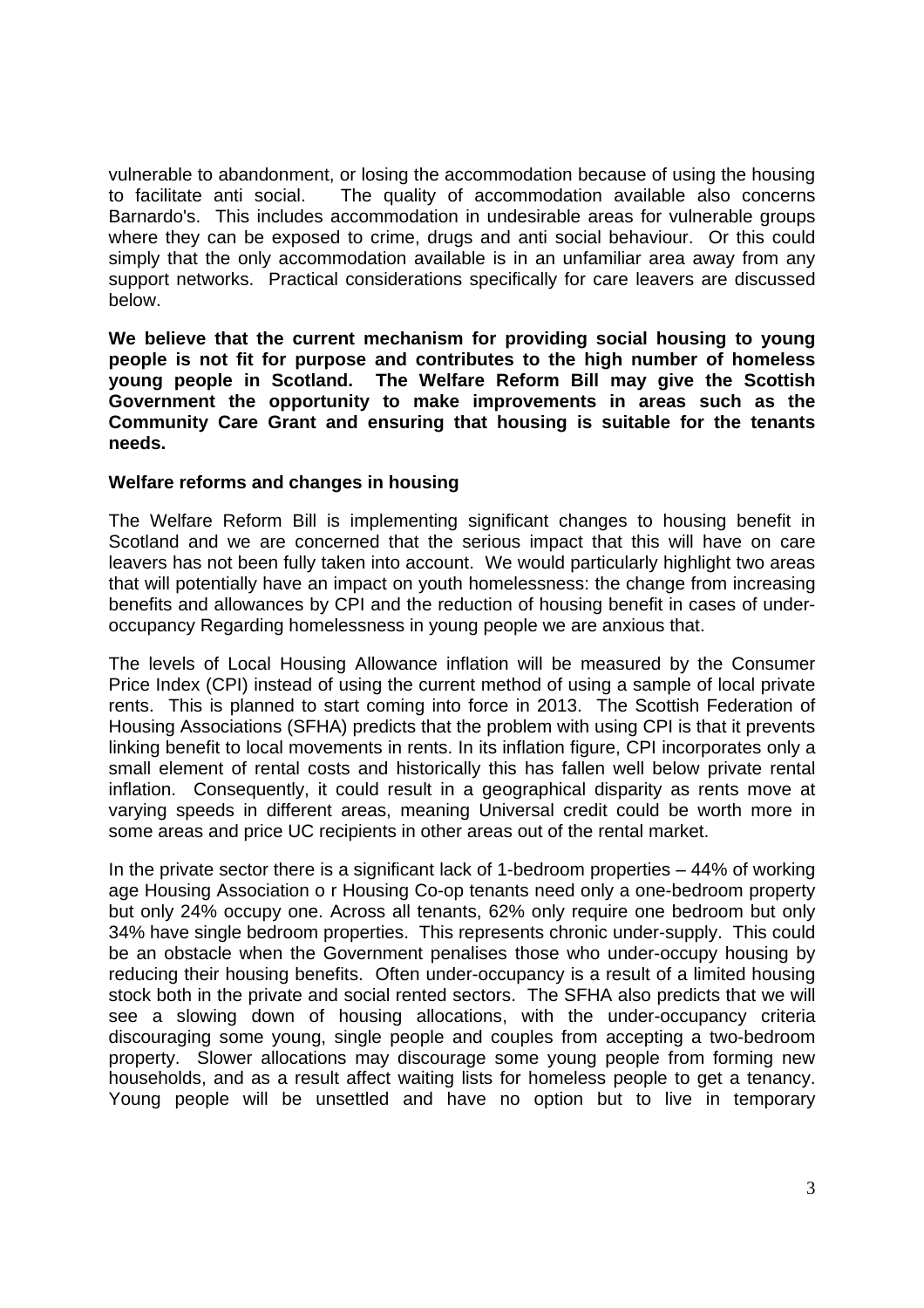accommodation or with friends. This makes young people hard to track and maintain links with support networks.

While many young people will live with their parents for longer, this is not an option for many young homeless people who are homeless because they have had to leave the family home. Alternatively, young people will have to be supported by the Local Authority in temporary accommodation which will be more expensive than the housing benefit necessary maintain a permanent tenancy and does not provide a long term solution.

**Young people are also a group most likely to have changing circumstances (e.g. pregnancy, employment, moving out from a parental home or care). This means that they will be among the first groups to be switched from existing benefits to universal credit, and we therefore fear that some of our society's most vulnerable people will become 'guinea pigs' for the new system.** 

#### **Care leavers vulnerability to becoming homeless**

As a vulnerable group care leavers cannot be put into just any available accommodation. The majority of care leavers are 16 and are still very young and often at risk. Therefore, there needs to be a practical assessment of any potential properties. For example, Barnardo's have previously turned down tenancies for care leavers because of a lack of quality or suitability.

In Barnardo's experience Bed and Breakfasts are often used as temporary accommodation and as demonstrated in the attached case study can be detrimental to the young person's welfare. We would argue they are rarely suitable accommodation, even on a short term basis..

Care leavers are also susceptible to poor budget management and the single Universal payment, if managed badly through inexperience, could but care leavers into serious trouble, such as rent arrears. Care leavers with the support from their after care worker should be able to negotiate more regular payments for their most vulnerable clients who are unable to manage money and who are dealing with complex mental health and substance misuse issues.

**It is worrying that care leavers are already a group with priority access to social housing and there is still a shortfall in meeting their needs. A lack of suitable accommodation that is available to young care leavers could impact their health, welfare and reduce their chances of moving into education, employment or training.**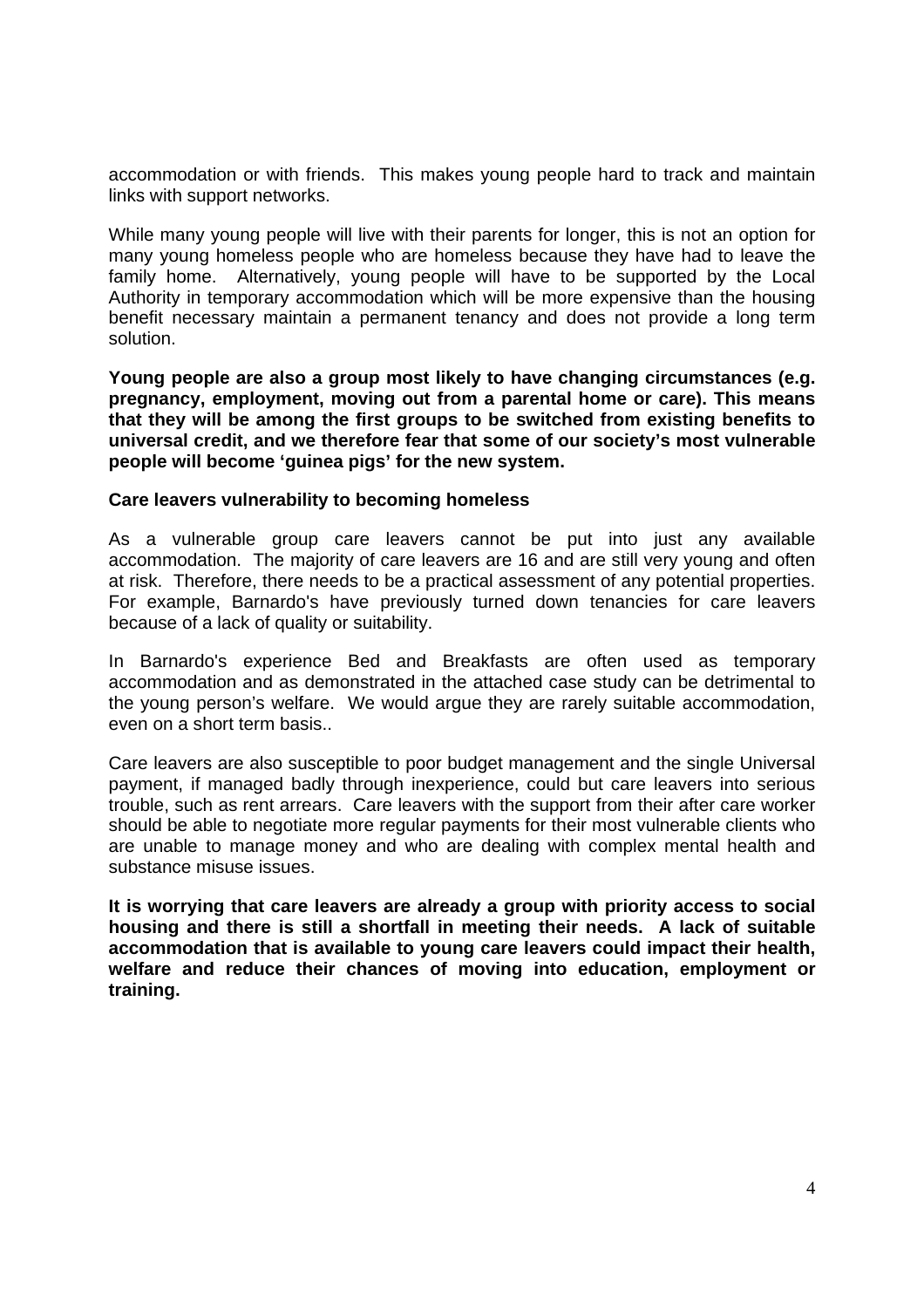### **Pro active preventative spend**

Only 37% of Scottish care leavers are in further education, training or employment. Therefore, this is a target area for preventative spend. Preventative spend on aftercare services to increase employability, education and training as well as supporting access to suitable accommodation is needed to reduce the number of care leavers in receipt of benefits, and to support transitional living accommodation schemes such as Barnardo's Lothian Supported Carers Scheme.

Mark Ballard Head of Policy at Barnardo's Scotland Barnardo's 2 December 2011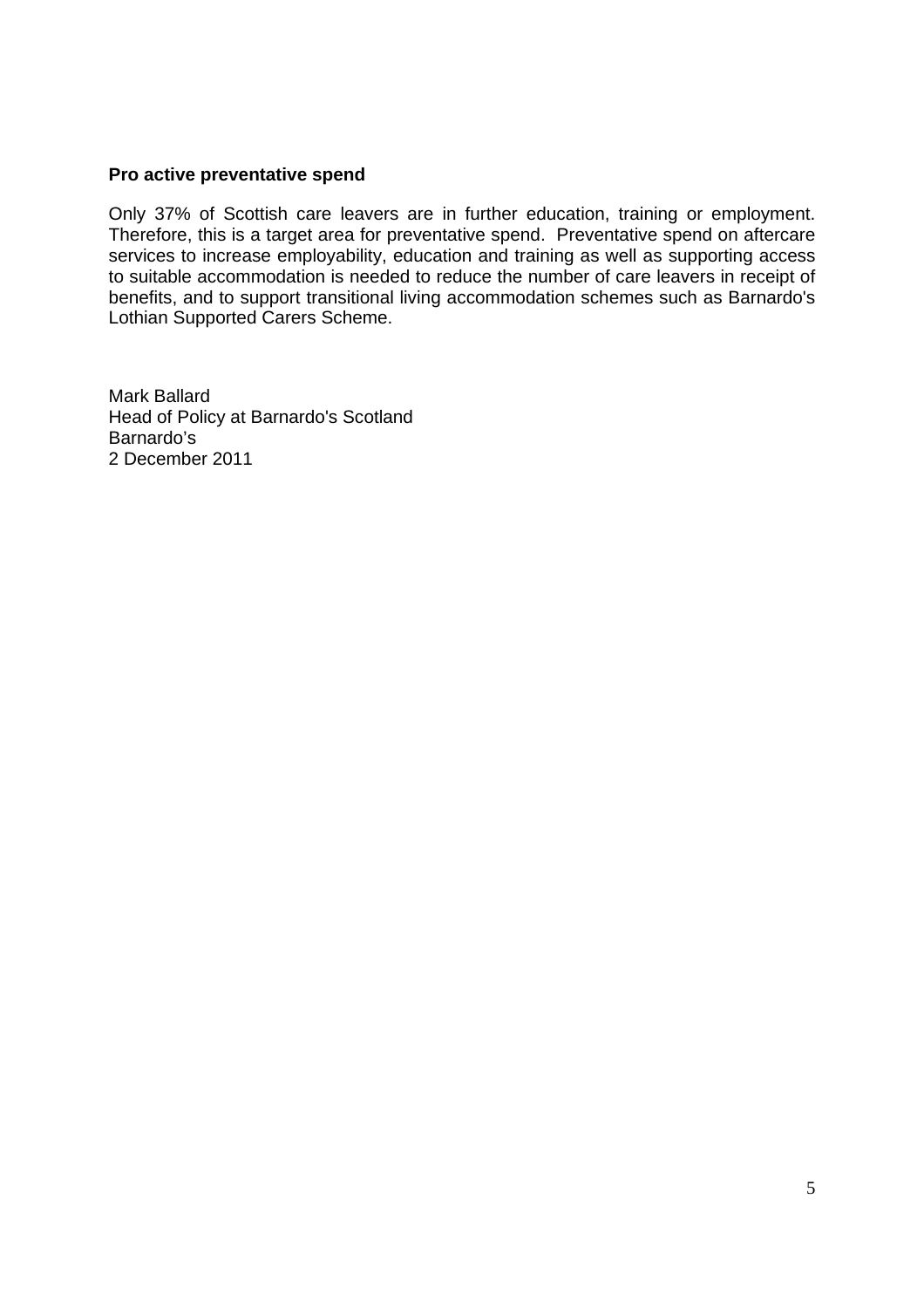## SUPPLEMENTARY WRITTEN SUBMISSION FROM BARNARDO'S

### **Case Study- Lothian Supported Carers**

Sophie<sup>\*</sup> was a care leaver aged 19 at point of referral to Barnardo's care leaver's service, "*Lothian Supported Carers/Lodgers*," funded the **Big Lottery Fund**.

# **Background**

**Sophie was taken into care at the age of six months** because her parents were unable to cope. Both parents were substance misusers and were unable to provide the basic parenting skills to maintain a stable and nurturing environment for their large family. Sophie and her siblings were split up and accommodated in separate placements by social work. Sophie was placed with a foster family where she remained through her childhood years until the age of 16. **She then moved to a second placement**. Sophie did not leave care officially until she was 17. She was waiting to be placed in Local Authority housing.

Sophie was eager to begin her transition into independent living and with the help of her Through Care and Aftercare support worker **she secured a Local Authority tenancy.** She received some support through the usual Aftercare support services during her tenancy. However, Sophie struggled to cope in this environment. She lacked some of the basic knowledge necessary for living independently, including cooking, budgeting and domestic management skills. Consequently, Sophie suffered from a lack of confidence and could not cope, adequately care or support herself. **After 6 months the tenancy failed and was required to leave her tenancy.**

**The Local Authority found emergency temporary accommodation at a Bed and Breakfast**. This was to be her home for a further 8 months. Not only was this an expensive option for the Local Authority but it was an inappropriate placement for a number of reasons. Sophie was **unable to cook her meals**. She quickly lost the basic living skills that she had begun to develop. She lived on unhealthy take away food and suffered from financial difficulties as a result, because her small budget could not cope with the expense of eating out and often she went hungry. The lack of nutrition began to affect her health and it became **necessary for her to visit her GP** for nutritional related medical issues. Unable to stay in the B and B in the day she remained outdoors rather than living in a safe home environment where she had space and a network of support to help Sophie find suitable employment. **She was not able to establish a daily routine**. Sophie felt that she had taken one step forward and two steps back.

1

<sup>\*</sup> The name has been changed to protect our service user's identity